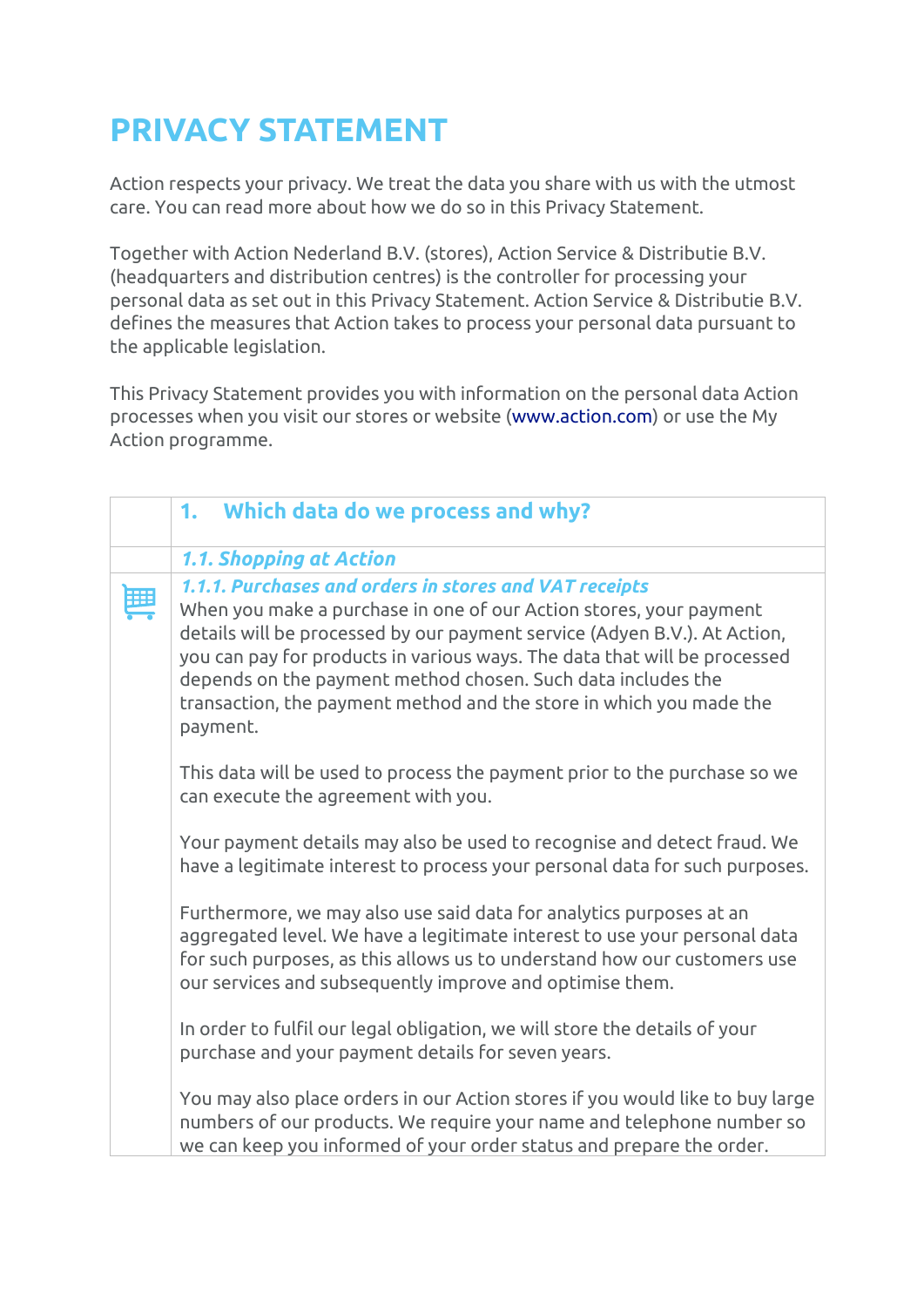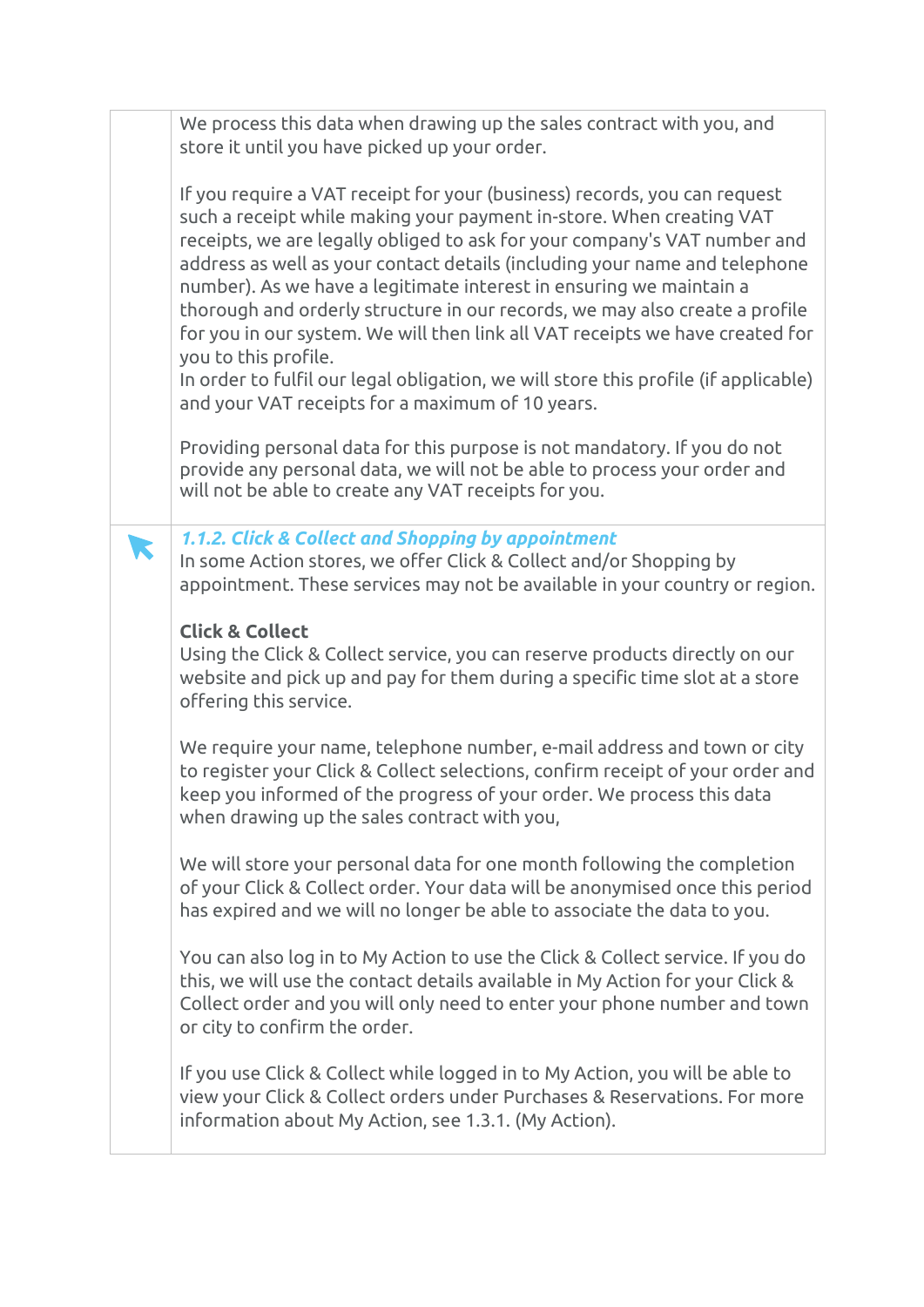## **Shopping by appointment**

When using the Shopping by appointment service, you can make an appointment on our website so you can visit an Action store during a specific time slot.

We require your name and e-mail address to register your shopping appointment, confirm receipt of your order and inform you of any changes to your appointment. We process this data when preparing to welcome you in the stores and for drawing up a sales contract with you. We also record this data as we wish to welcome the permitted number of customers in our stores safely. To this end, we have a legitimate interest to record appointments and communicate any important information or changes so we can ensure the health and safety of our customers and store employees.

Once you have left the store, your personal data will be stored for 14 days and then anonymised. We will then no longer be able to associate the data to you.

## *1.1.3. Asking a question or submitting a complaint*

Our Customer Service team is at your disposal to answer any questions and resolve complaints. You can reach them by telephone, on our website or social media channels, and at the Customer Service counters in our stores. If you have a question or issue you would like to raise, we will ask you for your name, e-mail address, telephone number and any other information that is necessary for dealing with your question or complaint. We believe that we have a legitimate interest to process your personal data for this purpose. We want to respond to and resolve your questions and complaints in a friendly and timely manner and will also keep you informed of the status of your question or complaint. This is part of our service and the Action customer experience.

After your question or complaint has been dealt with, we will store your data for a maximum of two years, unless the nature of the question or complaint requires us to store the data for longer.

Providing us with this personal data is not mandatory. If you do not provide any personal data, we may not be able to process or respond to your question or complaint.

*1.1.4. Camera surveillance*  IS.

 $\bullet$ 

All our stores are fitted with cameras. We have a legitimate interest to ensure your safety as well as that of our colleagues and products.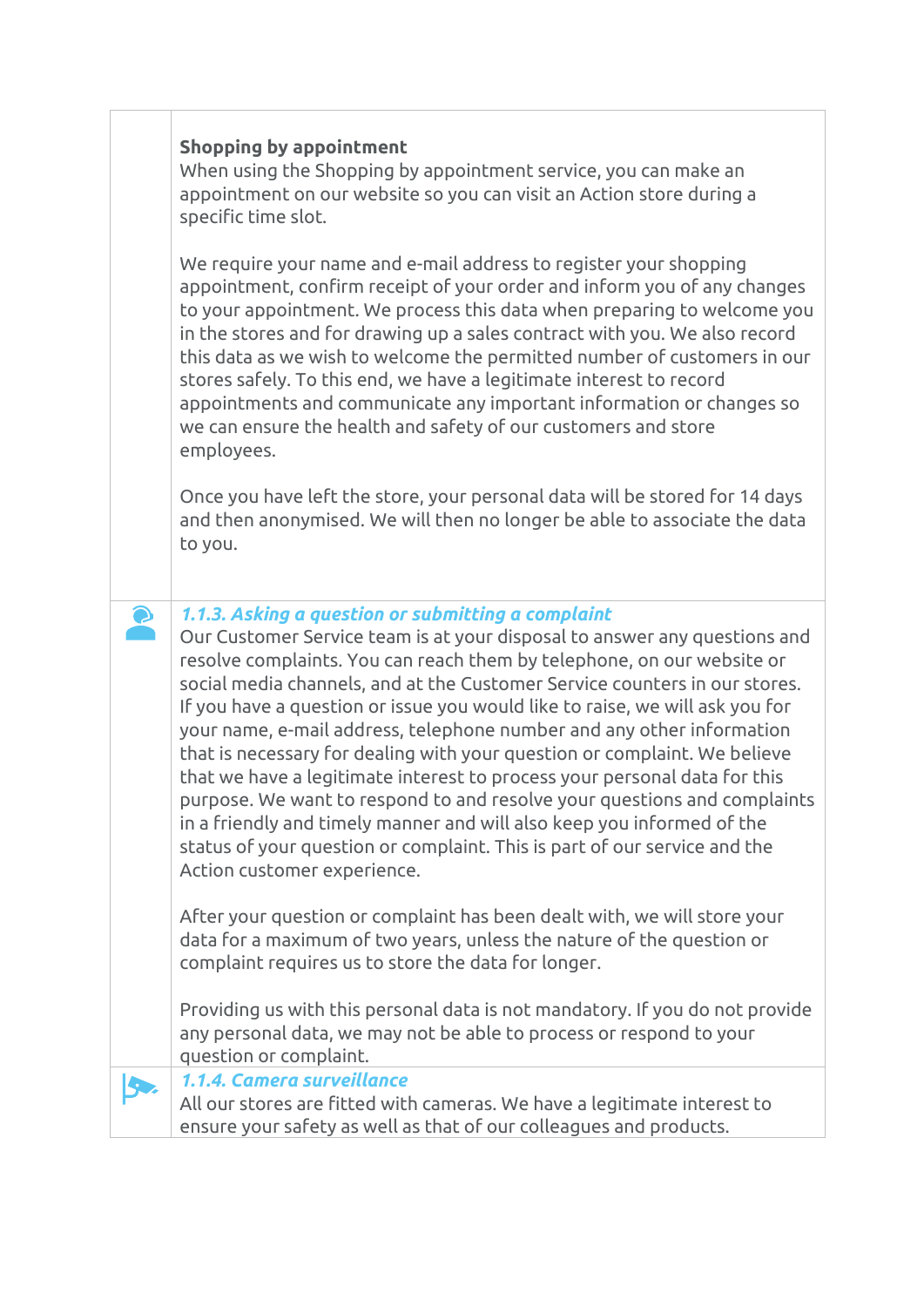|             | We store our camera images for 28 days, unless there are well-founded<br>reasons to store these images for a longer period (such as a police<br>investigation).                                                                                                                                                                                                                                                                                                                                                                                           |
|-------------|-----------------------------------------------------------------------------------------------------------------------------------------------------------------------------------------------------------------------------------------------------------------------------------------------------------------------------------------------------------------------------------------------------------------------------------------------------------------------------------------------------------------------------------------------------------|
|             |                                                                                                                                                                                                                                                                                                                                                                                                                                                                                                                                                           |
|             | <b>1.2. Online services</b>                                                                                                                                                                                                                                                                                                                                                                                                                                                                                                                               |
|             | 1.2.1. Visiting the Action website                                                                                                                                                                                                                                                                                                                                                                                                                                                                                                                        |
| $\bigoplus$ | Action uses cookies and other technologies on its website to optimise your<br>user experience. Cookies are small information files that are saved on the<br>device used (such as a computer, mobile phone or tablet) when visiting our<br>website. Action uses different types of cookies. If you would like to know<br>more about the cookies we use, please see our Cookie Statement.                                                                                                                                                                   |
|             | <b>Removing or disabling cookies</b><br>You can disable our cookies, though you should bear in mind that you may<br>not be able to make full use of all the features on our website. You can<br>read how to disable or remove cookies using the following links:                                                                                                                                                                                                                                                                                          |
|             | Chrome: https://support.google.com/chrome/answer/95647?<br>$\bullet$<br>Edge: https://support.microsoft.com/en-us/help/10607/microsoft-edge-<br>$\bullet$<br>view-delete-browser-history                                                                                                                                                                                                                                                                                                                                                                  |
|             | Firefox: https://support.mozilla.org/en-US/kb/delete-browsing-search-<br>$\bullet$<br>download-history-firefox                                                                                                                                                                                                                                                                                                                                                                                                                                            |
|             | Internet Explorer: https://support.microsoft.com/en-<br>$\bullet$<br>us/help/17442/windows-internet-explorer-delete-manage-<br>cookies#ie=ie-11                                                                                                                                                                                                                                                                                                                                                                                                           |
|             | Opera: http://www.opera.com/blogs/news/2015/08/how-to-manage-<br>$\bullet$<br>cookies-in-opera/                                                                                                                                                                                                                                                                                                                                                                                                                                                           |
|             | Safari (iOS): https://support.apple.com/en-us/HT201265<br>$\bullet$<br>Safari (macOS): https://support.apple.com/guide/safari/manage-<br>$\bullet$<br>cookies-and-website-data-sfri11471/mac                                                                                                                                                                                                                                                                                                                                                              |
|             | Our website contains links to other websites such as Facebook, LinkedIn<br>and Instagram. This Privacy Statement only applies to our website. We<br>recommend that you also read the privacy statements for any other<br>relevant websites.                                                                                                                                                                                                                                                                                                               |
|             | 1.2.2. Wish lists<br>If you have seen products you like on the Action website, you can add such<br>products to your wish list. You can print your wish list out and take it with<br>you to the store or simply send it to yourself by e-mail. We want to make<br>shopping at Action as enjoyable as possible and help you find the products<br>that suit you. We also have a legitimate interest to process your e-mail<br>address so we can send you your wish list. We will store your e-mail address<br>for one week after sending you your wish list. |
|             | <b>1.2.3. E-mail communications</b>                                                                                                                                                                                                                                                                                                                                                                                                                                                                                                                       |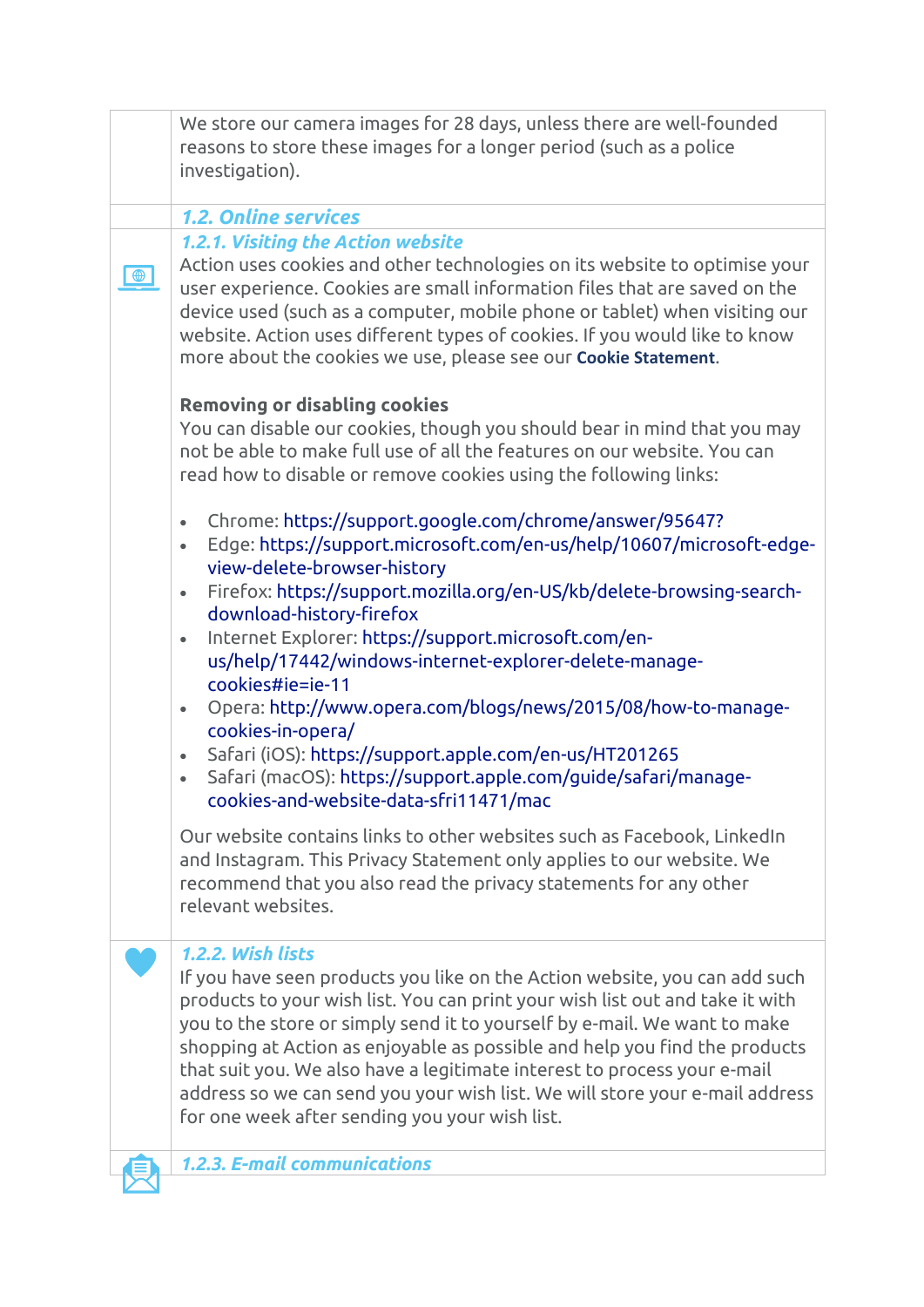#### **Newsletters**

If you would like to receive all the latest news about our products, offers, and tips and trends, you are welcome to subscribe to our Action newsletters.

We believe it is important to communicate with our customers in a personal and relevant way. This is why we like to personalise the newsletter based on your data and interactions. When you sign up for our newsletters, you grant us your permission to use your e-mail address to send you personalised newsletters and other promotional e-mails.

We process the following data to do so:

- Information about the products you have viewed online (if you have accepted marketing cookies), your interactions with the newsletters and, where applicable, your participation in promotional campaigns, with a view to ensuring that our newsletters better match your interests using segmentation and data analysis.
- If you have shared information such as your name and date of birth, we will use it to make the newsletter more personal and, for example, to send you a birthday e-mail.

If you are a member of the My Action programme (see 1.3.1) and you have also signed up for the newsletter, we may also use your personal data, details about your use of the website, participation in the My Action programme and in-store purchases to further tailor the newsletter to your preferences. In this case, we will personalise the newsletter based on your consent for personalisation that you gave when you created your account, unless you have since withdrawn your consent for personalisation in your My Action account.

You will have the option to unsubscribe with each newsletter you receive. We will delete your data as soon as you unsubscribe from the newsletter.

#### **Transactional e-mails**

Alongside newsletters, we also send transactional e-mails. These are noncommercial e-mails that we send you to inform you about your interactions with us.

Such e-mails include order confirmations, account verification and/or password reset e-mails or e-mails containing important information such as changes to our terms and conditions.

We send these e-mails as we believe it is important to offer our customers a high-quality service, which involves communicating essential information as clearly as possible. In this light, we have a legitimate interest to send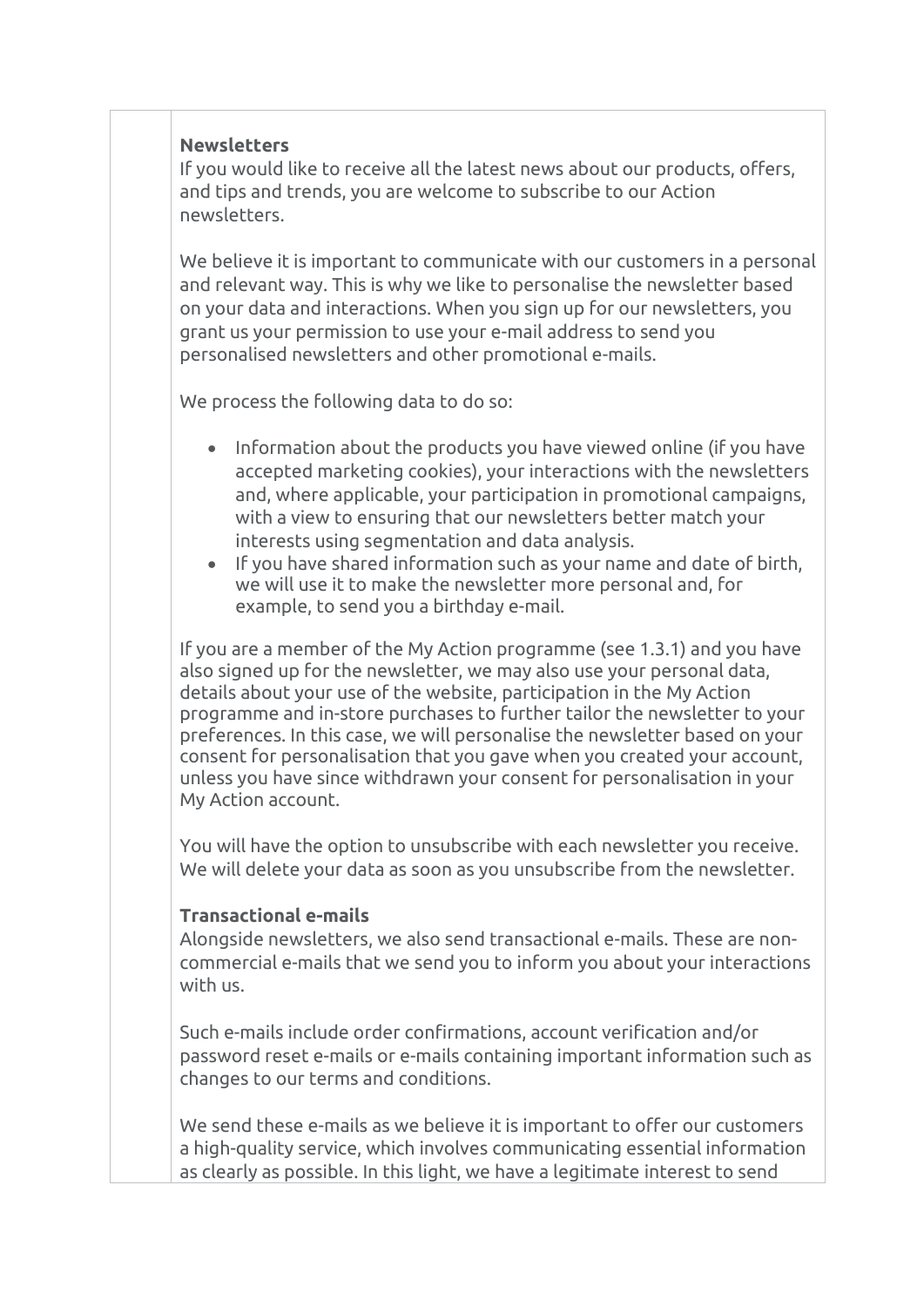| such transactional e-mails. In order to avoid unwanted e-mails, we will<br>always consider the purpose of the communication and only communicate<br>essential information relating to your interactions with us.                                                                                                                                                                                                                                                                                                                                                                                                                                                                                                                            |
|---------------------------------------------------------------------------------------------------------------------------------------------------------------------------------------------------------------------------------------------------------------------------------------------------------------------------------------------------------------------------------------------------------------------------------------------------------------------------------------------------------------------------------------------------------------------------------------------------------------------------------------------------------------------------------------------------------------------------------------------|
| 1.2.4. Social media<br>Action uses social media to keep you informed of the latest products and<br>promotional campaigns. You can follow us on Facebook, Twitter, Instagram,<br>LinkedIn and YouTube. While Action does not require you to consent to<br>terms and conditions for using social media, you will have to give your<br>consent to the terms and conditions for the social media platform in<br>question.                                                                                                                                                                                                                                                                                                                       |
| Action uses advertising opportunities on social media platforms. We show<br>you adverts based on data that the social media platforms collect with your<br>consent. Such data may include the fact that you follow us, are interested<br>in our products or live in a certain region. Action has no control over which<br>data social media platforms collect about you. The terms and conditions<br>(including the privacy statement) under which your data is collected are<br>listed on the websites of the social media platforms.                                                                                                                                                                                                      |
| If you have given your consent on subscribing to our newsletters or in your<br>My Action account, we will match the e-mail address where you receive our<br>newsletter with the e-mail address that you use on social media platforms<br>such as Facebook, Instagram, Pinterest and Google. This will take place in<br>an encrypted, anonymised manner, meaning we will not give your e-mail<br>address to such social media platforms. A match will only appear if you use<br>the same e-mail address on such social media platforms. We will then be<br>able to show you relevant adverts or make sure that you don't see adverts<br>that you don't find interesting. If you have not given your consent, we will<br>not take any action. |
| 1.3. My Action and promotions                                                                                                                                                                                                                                                                                                                                                                                                                                                                                                                                                                                                                                                                                                               |
| 1.3.1. My Action<br>You can create a My Action account on our website, and you can also sign<br>up to the My Action programme.                                                                                                                                                                                                                                                                                                                                                                                                                                                                                                                                                                                                              |
| It is not possible to sign up to the My Action programme without providing<br>your personal data. It goes without saying that you are not obliged to<br>create a My Action account or sign up to the My Action programme.                                                                                                                                                                                                                                                                                                                                                                                                                                                                                                                   |
| <b>My Action account</b><br>By creating an account for the My Action programme, you can benefit from<br>a number of features. These include the following:                                                                                                                                                                                                                                                                                                                                                                                                                                                                                                                                                                                  |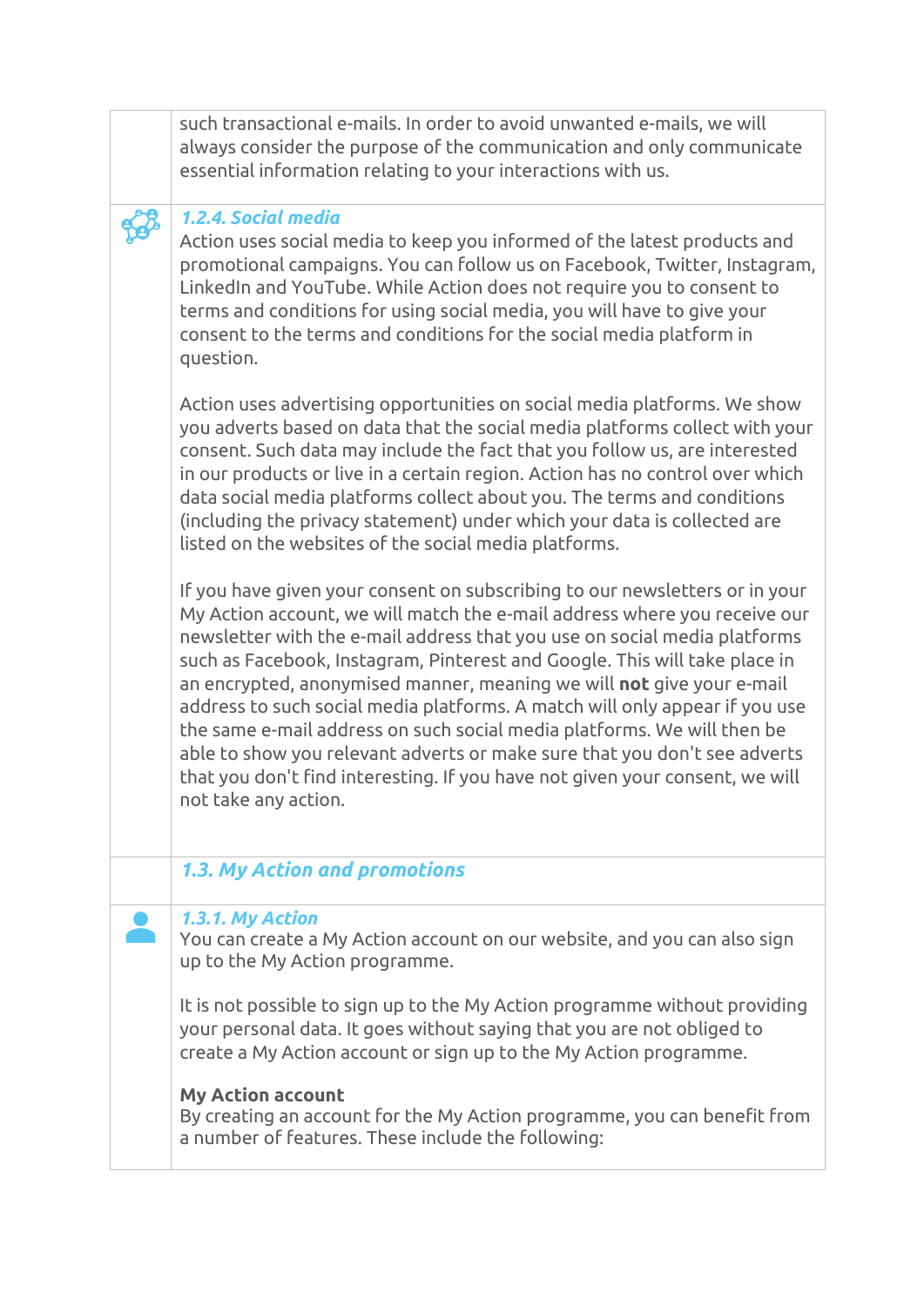| creating a shopping list so you always have your favourite<br>products to hand.                                                                                                                                                                                                                                                                                                                                                            |
|--------------------------------------------------------------------------------------------------------------------------------------------------------------------------------------------------------------------------------------------------------------------------------------------------------------------------------------------------------------------------------------------------------------------------------------------|
| In order to register and manage your My Action account, we process your<br>name, e-mail address, password and date of birth. In addition, we also<br>collect technical data such as the registration date, the last log-in date, and<br>the geolocation of the log-in (based on the IP address). We process this<br>personal data to enable the use of My Action and the technical platform in<br>order to execute our agreement with you. |
| The personal data stored after registering for a My Action account will be<br>kept for as long as your account is active.                                                                                                                                                                                                                                                                                                                  |
| If you do not use your account for more than one year, we will contact you<br>to ask whether you still wish to keep your account. If we do not receive a<br>response from you, we will deactivate your account. You can also have your<br>account deactivated by contacting the Action Customer Service team.                                                                                                                              |
| <b>Personalisation</b><br>When you participate in the My Action programme, we may also use your<br>data to personalise your user experience, for example, by tailoring the<br>content of the website to your interests.                                                                                                                                                                                                                    |
| To personalise the user experience, we use personal information such as<br>your name, age and your use of the website using cookies and other<br>tracking technologies (see also our Cookie Statement) as well as your<br>purchases and online orders (such as Click & Collect).                                                                                                                                                           |
| We may also use this data to personalise our newsletters (see $1.2.3$ – E-mail<br>communication).                                                                                                                                                                                                                                                                                                                                          |
| When you create a My Action account, you consent to the use of your data<br>for personalisation purposes. You can change your consent for<br>personalisation at any time in your My Action account.                                                                                                                                                                                                                                        |
| <b>Analysis</b><br>We may also use your data within My Action for analysis purposes at an<br>aggregated level. We do this based on our legitimate interest to<br>understand how our customers use our services so that we can then<br>improve and optimise them.                                                                                                                                                                           |
| 1.3.2. Taking part in a promotional campaign                                                                                                                                                                                                                                                                                                                                                                                               |
| Action runs promotional campaigns, such as promotional games,<br>competitions and price-drop campaigns on a regular basis. When you take<br>part in a campaign or competition, it is important for us to know who is<br>taking part. In order to register and/or confirm your participation and to be<br>able to send you any prizes you may win, we need some information about                                                           |
| you (your name, address and e-mail address). Depending on the campaign,                                                                                                                                                                                                                                                                                                                                                                    |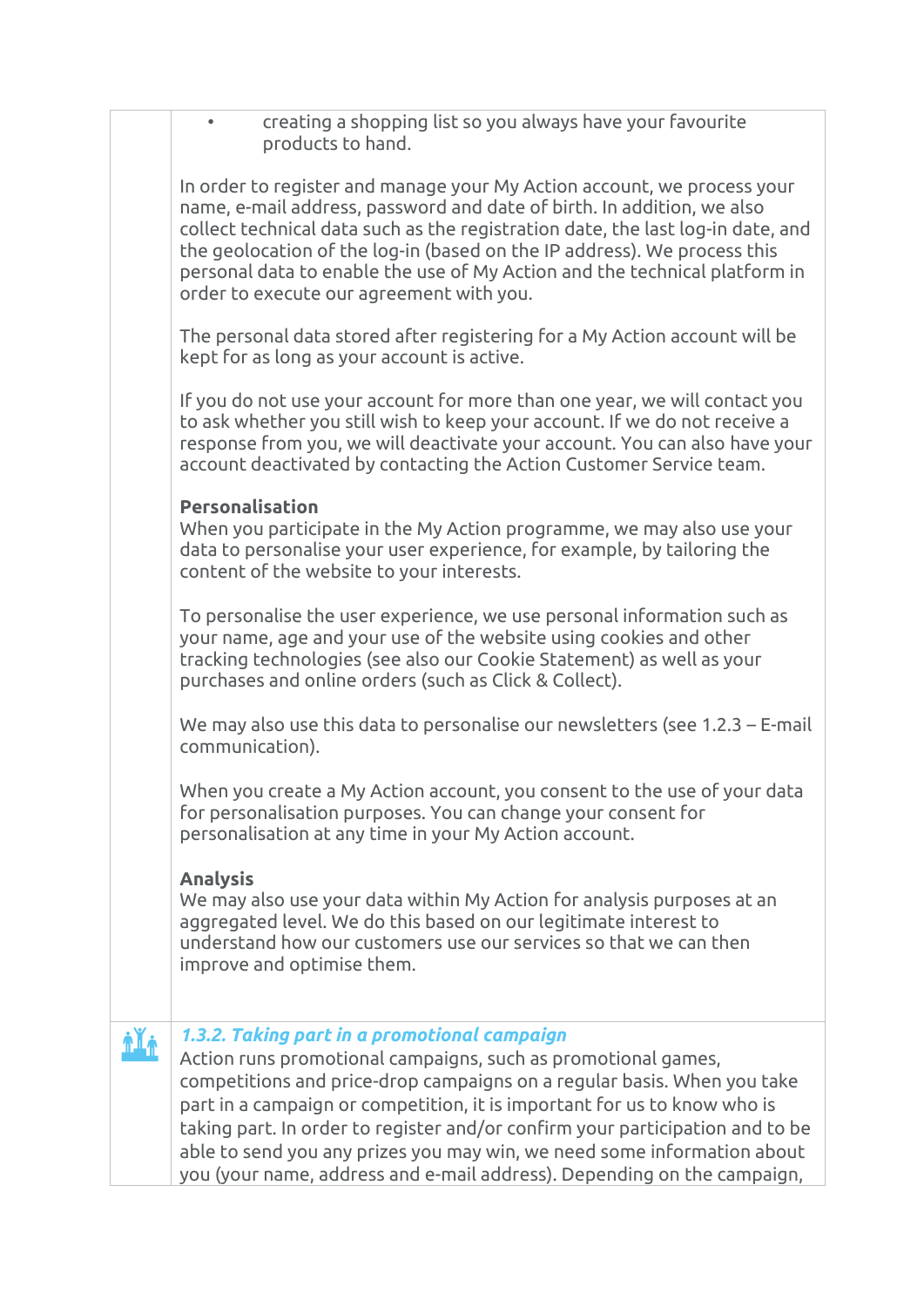|              | we also process information relating to your participation, such as scores or<br>answers to a competition question. We process your personal data based<br>on your consent.                                                                                                                                                                                                                                                                                                                                                                                                                                                                                                         |
|--------------|-------------------------------------------------------------------------------------------------------------------------------------------------------------------------------------------------------------------------------------------------------------------------------------------------------------------------------------------------------------------------------------------------------------------------------------------------------------------------------------------------------------------------------------------------------------------------------------------------------------------------------------------------------------------------------------|
|              | Providing your personal data for this purpose is not mandatory. If you do<br>not provide this personal data, however, it will not be possible to process<br>your participation in the campaign.                                                                                                                                                                                                                                                                                                                                                                                                                                                                                     |
|              | If you take part in a campaign but do not have a My Action account, we will<br>store your data relating to your participation in order to send you any<br>prizes you may win or answer any questions about the campaign. We will<br>store your data for up to three months following the end of the campaign.<br>If you do hold a My Action account, we will store your data relating to your<br>participation for as long as the account is active.                                                                                                                                                                                                                                |
|              | How do we handle data relating to children?<br>2.                                                                                                                                                                                                                                                                                                                                                                                                                                                                                                                                                                                                                                   |
|              | Our services are not marketed towards children. If you're not yet 16 years<br>old, we will ask your parent(s) or legal guardian(s) for their consent so you<br>can use our products and services.                                                                                                                                                                                                                                                                                                                                                                                                                                                                                   |
|              | <b>Protecting your personal data</b><br>3.<br>Action handles your personal data with the utmost care and attention. We<br>have taken various technical and organisational measures to protect your<br>personal data against loss and unlawful use. As a result, we have secured<br>our systems and applications pursuant to the applicable information<br>security standards. This also applies to any third parties acting on our<br>behalf.                                                                                                                                                                                                                                       |
| $e^{\prime}$ | With whom do we share your personal data?<br>4.<br>We may share your personal data with other Action entities. Action may<br>also engage third parties in executing its activities. Such third parties may<br>include marketing specialists to support us in campaigns and promotions<br>and technical service providers for managing our customer database. Such<br>third parties may only use your data for carrying out the relevant services.<br>We make sure that these third parties handle your data with due care and<br>attention and observe the applicable legislation and regulations. We will<br>not share your information with third parties for marketing purposes. |
|              | Action will, however, share your personal data with supervisory bodies, tax<br>authorities and/or investigative authorities if legally obliged to do so.                                                                                                                                                                                                                                                                                                                                                                                                                                                                                                                            |
|              | 5. Transfer of personal data to countries outside the EEA<br>Action uses third parties, such as technical service providers, to offer our<br>products and services. Your personal data may therefore be processed in<br>countries outside the European Economic Area (EEA). Action will only                                                                                                                                                                                                                                                                                                                                                                                        |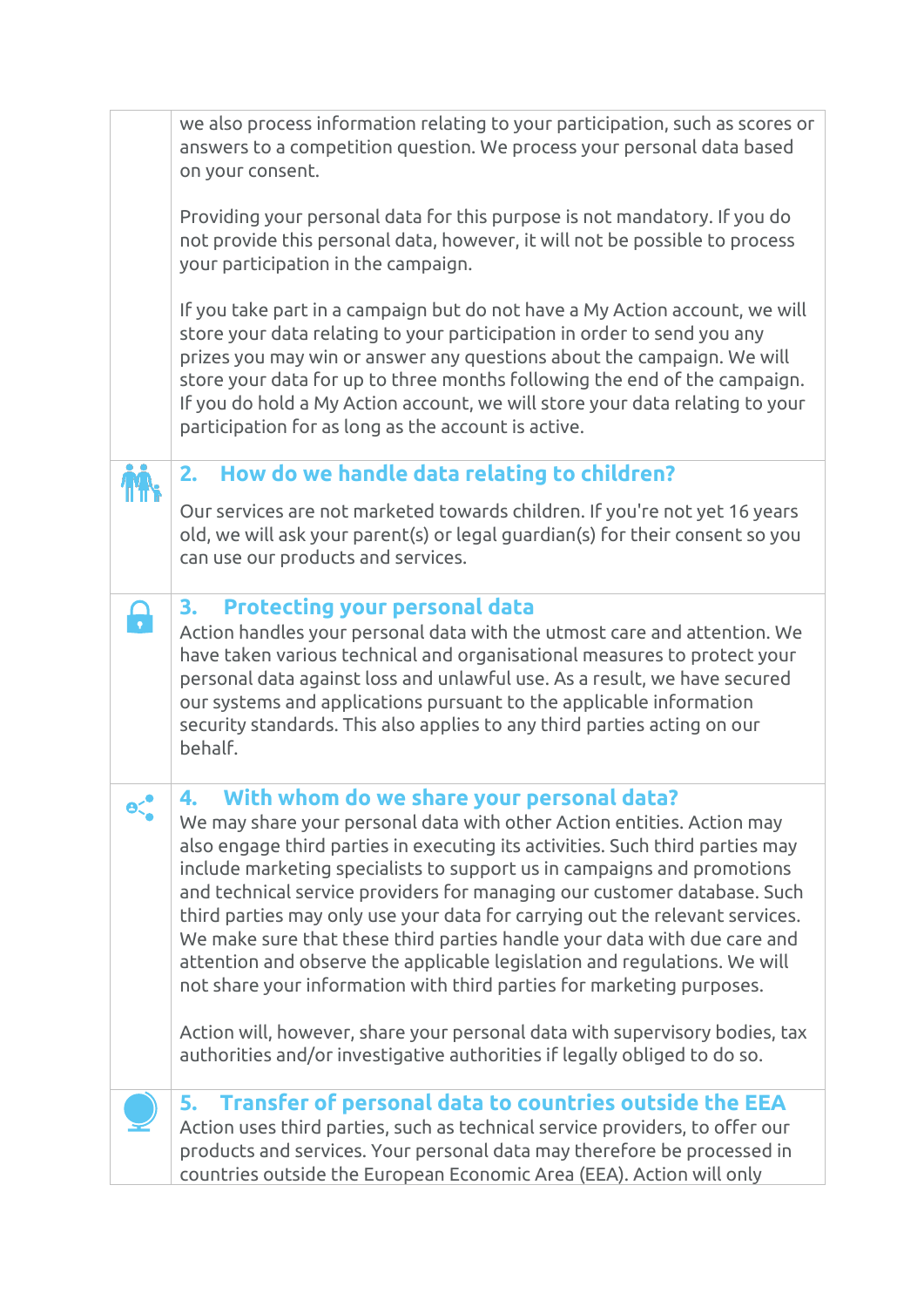transfer your personal data if adequate protection of your personal data is guaranteed, and to this end will sign agreements with such third parties (including agreements concerning the European Commission's standard contractual clauses regarding data protection).

Contact our Customer Service team if you have any further questions about the measures we have taken to guarantee the security of your data when processed outside the EEA.

# **6. Your privacy rights**

A.

Your privacy is yours, and yours alone. You also hold several rights in this regard. You may contact our Customer Service team if you:

- would like to know whether we process your personal data or not and, if this is the case, would like to access your data (*right of access*);
- would like us to correct your personal data (*right of rectification*);
- would like to delete your personal data (*right of erasure*);
- would like us to transfer your personal data to another organisation (*right to data portability*);
- would like to withdraw your consent (*right to withdraw consent*);
- would like to restrict the processing of your personal data (*right to restriction of processing*);
- would like to object to the processing of your personal data if Action processes such data based on a legitimate interest (*right to object*).

If you wish to exercise one or more of these privacy rights, please contact Action's Customer Service team at:

Action Customer Service Perenmarkt 15 1681 PG Zwaagdijk-Oost E-mail: [klantenservice@action.nl](mailto:klantenservice@action.nl)

In order to prevent fraud, we will ask you to provide certain information known to us so we can check that you are indeed the person to whom the personal data relates. We may also ask you to identify yourself. If it concerns a request to access personal data linked to a cookie, you should also submit a copy of the cookie in question. You can find this in your browser settings.

# **Right to submit a complaint**

We would be happy to help you further should you have any complaints about the processing of your personal data. Should we fail to reach an